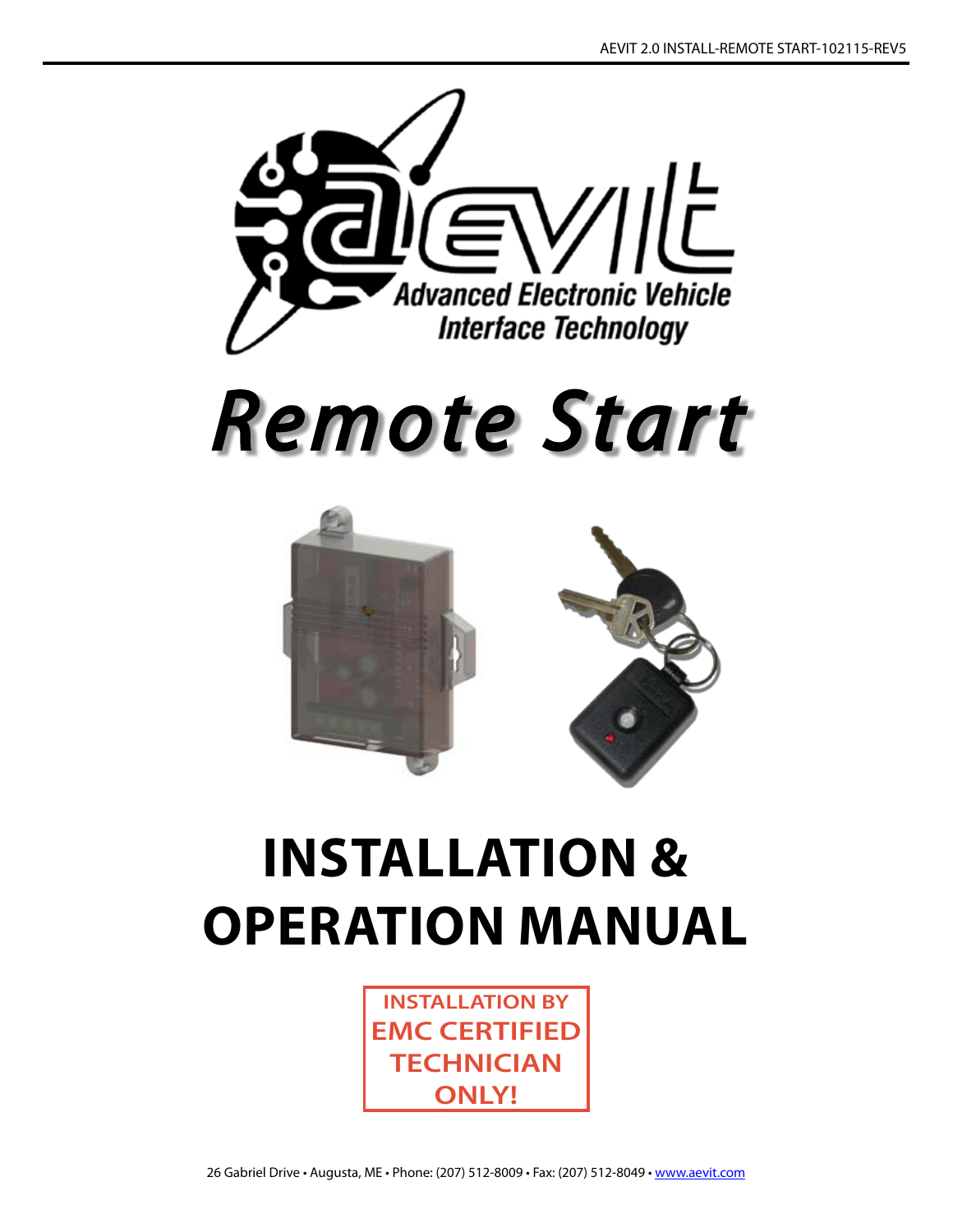| <b>AEVIT 2.0 Remote Start Installation Manual</b><br><b>Table of Contents</b> |                |
|-------------------------------------------------------------------------------|----------------|
|                                                                               |                |
| 1. Packing List                                                               | $\mathbf{1}$   |
| 2. Introduction                                                               | $\overline{2}$ |
| 2.1 Overview                                                                  | $\overline{2}$ |
| 2.2 How it Works                                                              | $\overline{2}$ |
| 3. System Layouts                                                             | $\overline{3}$ |
| 4. Installation                                                               | $4 - 1$        |
| 4.1 Receiver & Antenna                                                        | $4 - 1$        |
| 4.2 Hood Switch                                                               | $4 - 1$        |
| 4.3 Wiring - AEVIT 2.0 System                                                 | $4 - 2$        |
| 4.4 Wiring - Gold Series                                                      | $4 - 2$        |
| 5. Operation                                                                  | 5              |
| 6. Final Testing                                                              | 6              |
| 6.1 Ignition Signal                                                           | 6              |
| 6.2 Transmitter                                                               | 6              |
| 6.3 Brake Light                                                               | 6              |
| 6.4 Hood Switch                                                               | 6              |
| 7. Service Requirements                                                       | 7              |
| 7.1 Transmitter Battery                                                       | 7              |
| 7.2 Receiver Programming                                                      | 7              |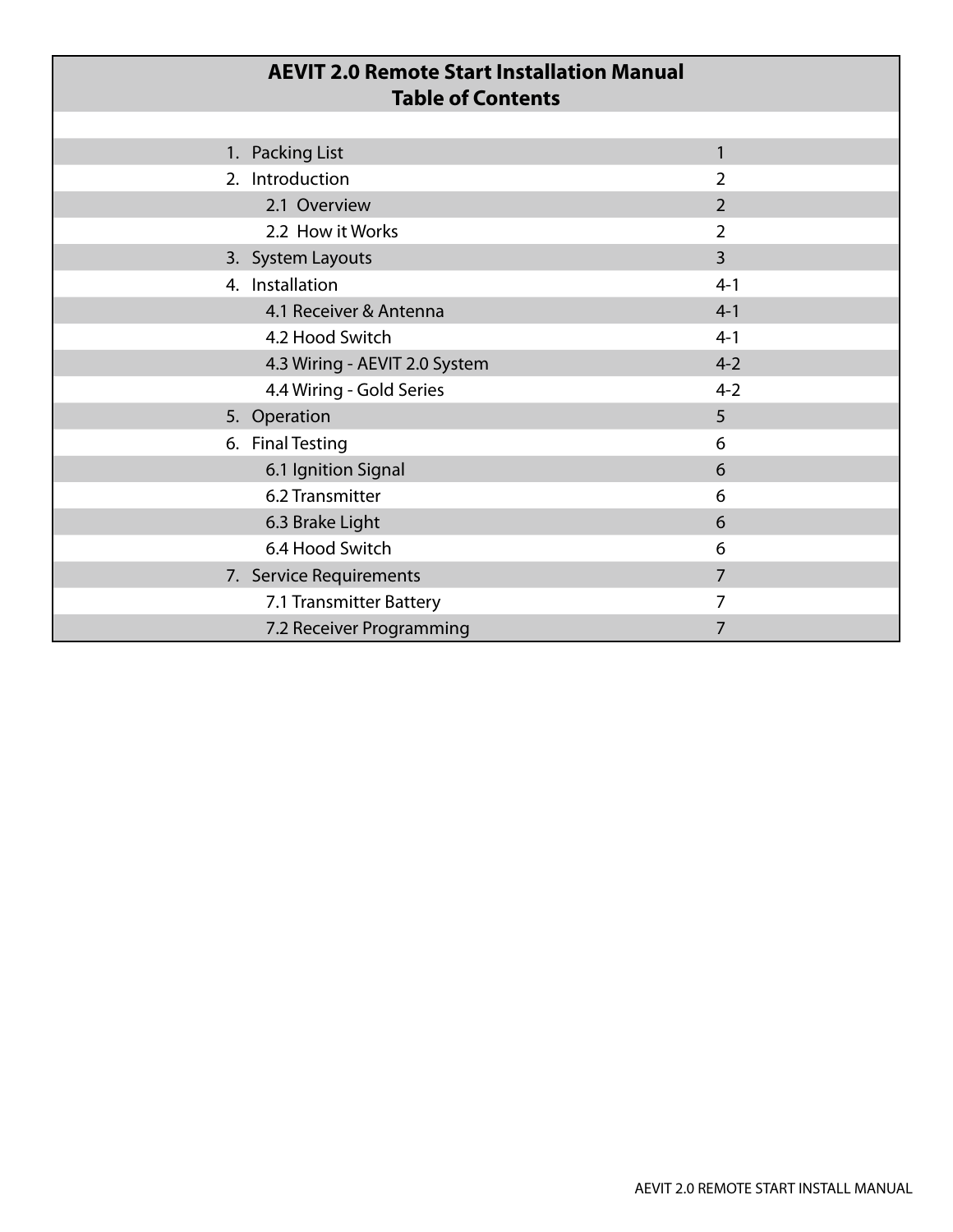## **1. PACKING LIST** REMOTE START 2.0

Check your AEVIT 2.0 Remote Start kit for the following items before proceeding with the installation:

- A. Receiver with attached, sheathed harness & antenna harness
- B. Hood Switch & washer
- C. Transmitter
- D. Antenna
- E. Spade connectors

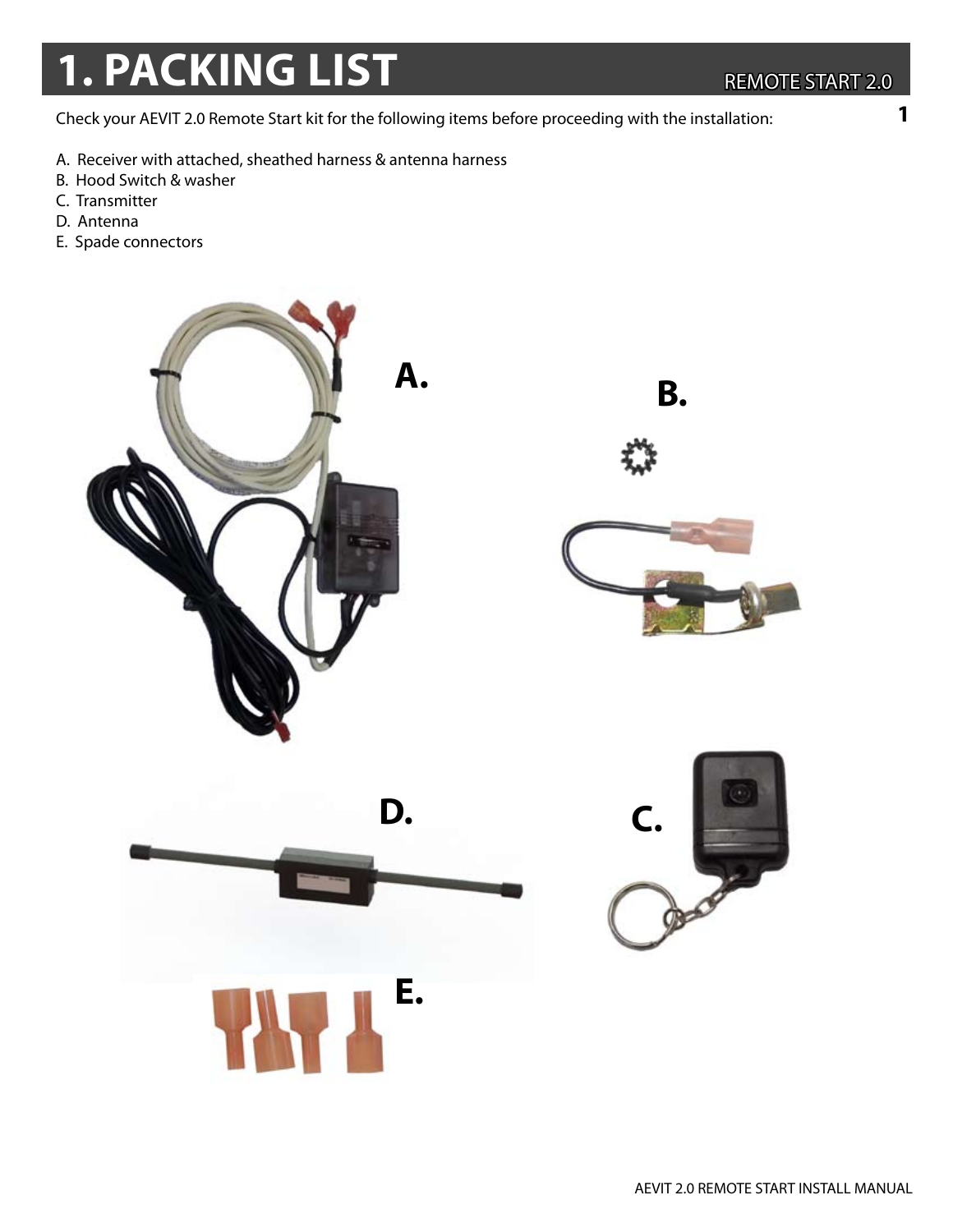## **2. Introduction**

### **2.1 Overview**

The AEVIT 2.0 Remote Start option allows the client to start a vehicle equipped with an AEVIT 2.0 System from up to 250 feet away by simply pressing a single button on the transmitter. The AEVIT 2.0 system must be ordered with the Remote Start option enabled. This system is more efficient than the older Gold Series Remote Start due to the remote antenna (included) that can be placed anywhere inside or outside the vehicle, but best fits on the windshield near the rearview mirror.

The AEVIT 2.0 Remote Start is also backwards compatible with the older Gold Series Console Systems. All Gold Series units already in service can be upgraded to work with the AEVIT 2.0 Remote Start. Serial numbers 1001-1532 require a hardware modification and all systems require a software upgrade to the Gold series LCD.

## **2.2 HOW IT WORKS**

#### **Starting the Engine:**

The transmitter triggers the receiver to send a (4) second signal to the AEVIT 2.0 System. The AEVIT 2.0 System checks for the following conditions before it will attempt to start the vehicle:

- 1. Park the vehicle must be in park for the remote start to function
- 2. Brakes if the system detects OEM brake lights, the remote start will not function
- 3. Ignition if the ignition is on or if engine is running, the remote start will not function
- 4. Hood Switch if the hood is not closed completely, the remote will not function

Once the AEVIT 2.0 System detects the proper conditions above, it will turn on the ignition circuits, sound the horn once, and flash the park lights. The AEVIT 2.0 System will engage the starter for 1.0 second. If the it does not see a valid RPM signal from the vehicle it will wait 5.0 seconds and attempt to start the vehicle again by engaging the starter for 1.5 seconds. If a valid RPM signal is still not detected, it will wait another 5.0 seconds and the AEVIT 2.0 System will engage the starter for 2.0 seconds. It will not attempt to start the vehicle again after 3 failed attempts. The sequential increase in starter engage times is to accommodate cold weather starting conditions.

#### **CAUTION:**

For gold series console systems and aevit 2.0 systems **not using the obd module**, it is critical to the safe operation of the vehicle starter the systems receive a valid coil signal from the vehicle or DAMAGE MAY OCCUR.

| <b>APPROXIMATE AEVIT 2.0 REMOTE</b><br><b>START OPERATING DISTANCES</b> |      |
|-------------------------------------------------------------------------|------|
| No Obstacles - direct-<br>ly in front of vehicle<br>(and antenna)       | 450' |
| No Obstacles - from<br>side or behind ve-<br>hicle                      | 200' |

#### **Fans & Climate Controls:**

The remote start turns on all ignition circuits including fan and climate controls settings. This will allow the client to set the fan speeds and temperature before turning the vehicle off. The AEVIT 2.0 System will retain the settings and automatically set the fan speeds and the temperature to the last known setting.



**2**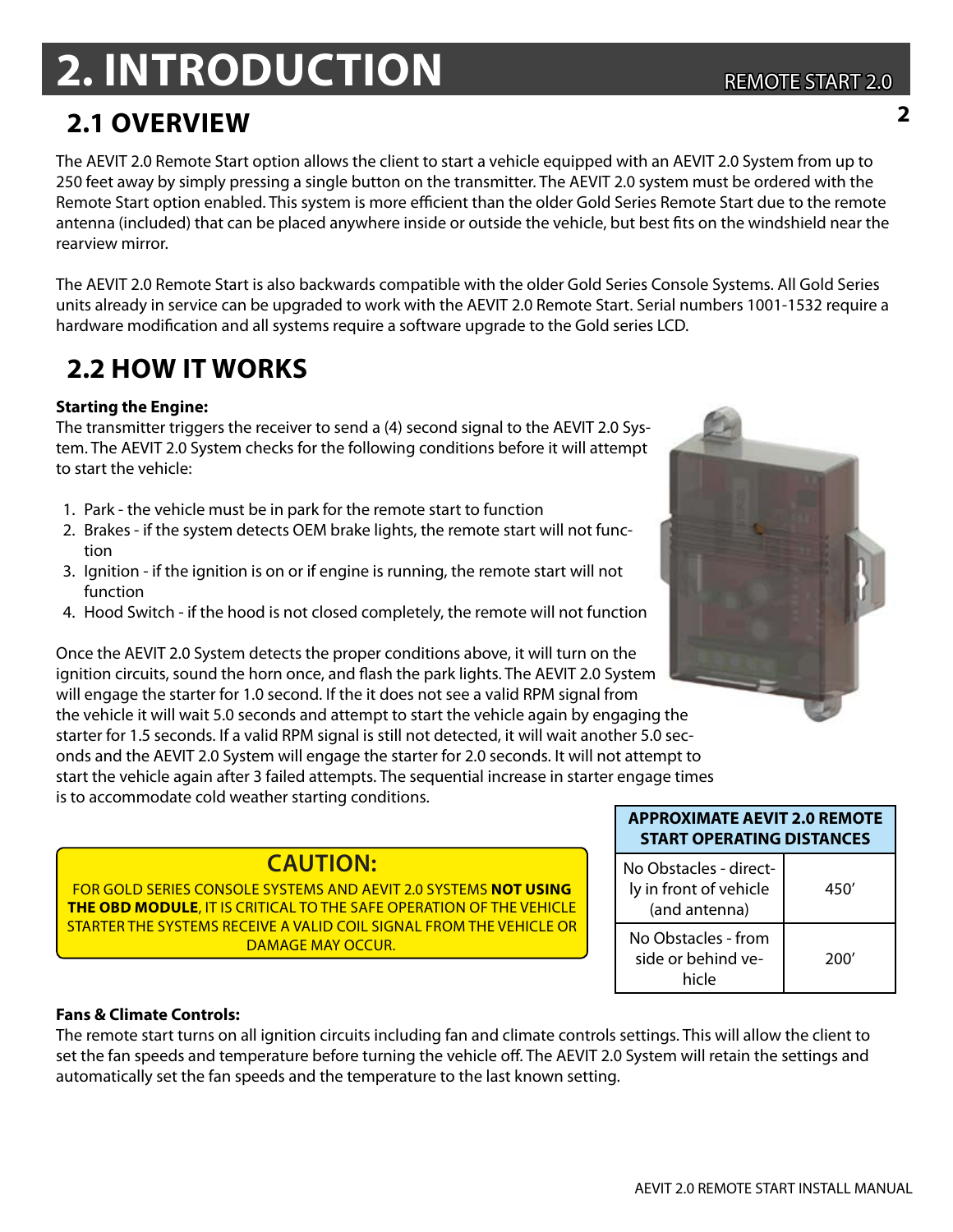## **3. SYSTEM LAYOUTS**

#### **REMOTE START 2.0**





AEVIT 2.0 REMOTE START INSTALL MANUAL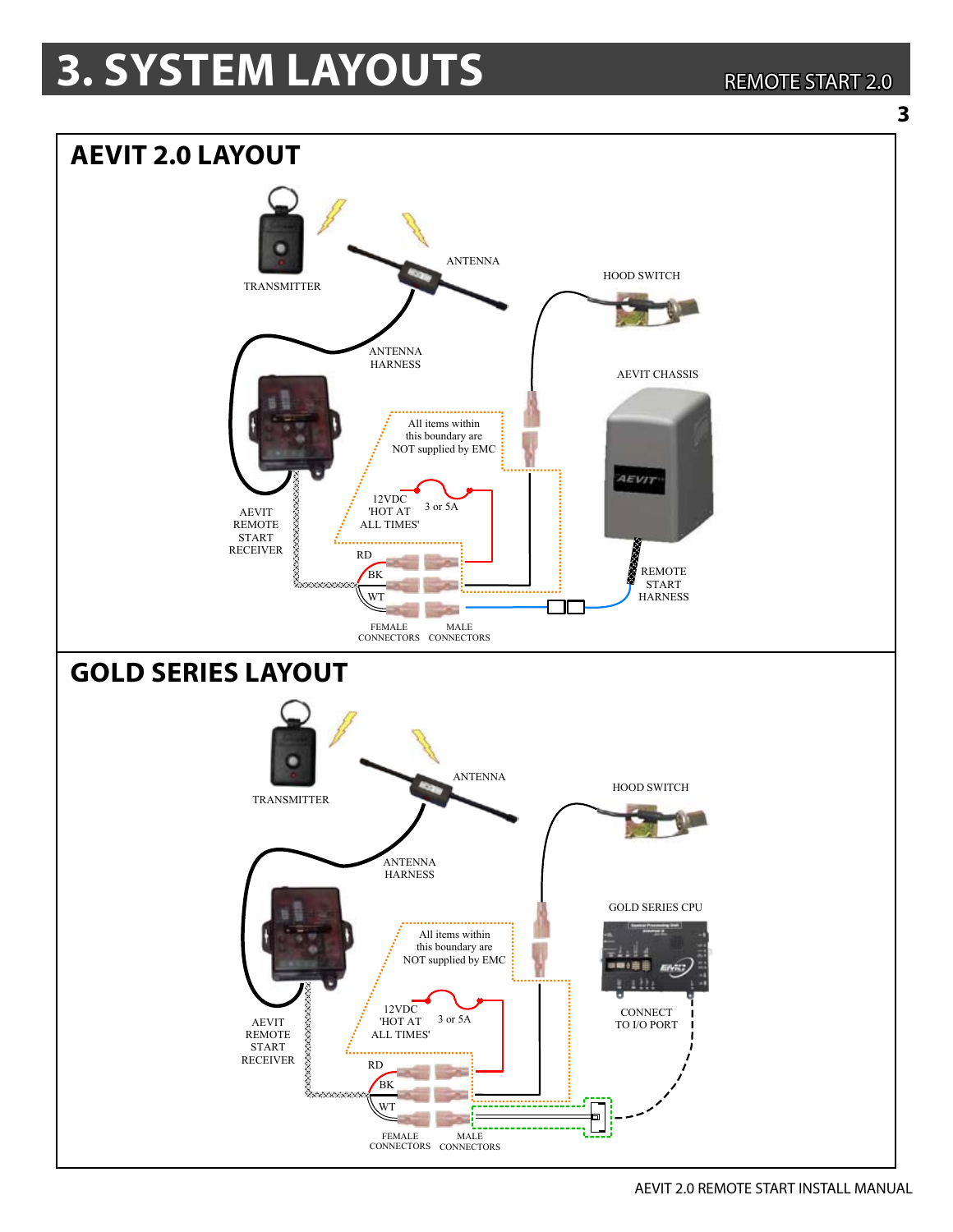## **4. INSTALLATION**

### **4.1 receiver & Antenna**

The AEVIT 2.0 Remote Start uses a radio frequency to activate the system, and for best performance, the antenna should be mounted in an open area such as the windshield glass near the rearview mirror. Mounting too close to metal objects may reduce the usable range so it is best to test a few locations before deciding on the best location. When the final location is determined, first clean the surface, peal the adhesive backer from the antenna, and apply with slight pressure.

The receiver is connected to the antenna with a nine foot harness. Starting at the antenna, work the harness under the head liner, down the A pillar and under the dash to the receiver. The receiver can be located just about anywhere in the front of the vehicle under the dash or center console. If multiple transmitters are needed, the receiver must be accessible so that the additional transmitters can be programmed.

Route the 3-conductor, sheathed receiver wire harness to a central location under the dash. Connect a fused Red wire for power, a Black wire out to hood switch and the Blue wire from the Remote Start Harness exiting the AEVIT 2.0 system (reference sections 4.3 and/or 4.4 for further wiring).

## **4.2 hood switch**

The Hood Switch is a rolling ball switch that connects the Black wire on the switch to chassis ground through the mounting tab of the switch. This connection provides ground to the entire Remote Start and operates when the rolling ball rolls forward and backwards when the switch is rotated.

When the ball rolls toward the Black wire, the switch has continuity between the Black wire and the switch mounting tab. The Black wire loses continuity with the mounting tab when the ball rolls away from the wire.

The best orientation for the switch is horizontal when the hood is opened halfway. This step may require assistance from someone else. Position the switch so the wire exists toward the front of the vehicle. (see figures below)

#### **NOTE:**

THE HOOD SWITCH MUST BE CONNECTED TO A GOOD GROUNDING POINT ON THE HOOD. IT MAY BE NECESSARY TO REMOVE A SMALL AREA OF PAINT AND BE SURE TO USE THE STAR WASHER AND SCREW PROVIDED FOR A GOOD CONNECTION. BE SURE THE WIRE IS ROUTED PROPERLY TO AVOID CHAFING.





**4-1**



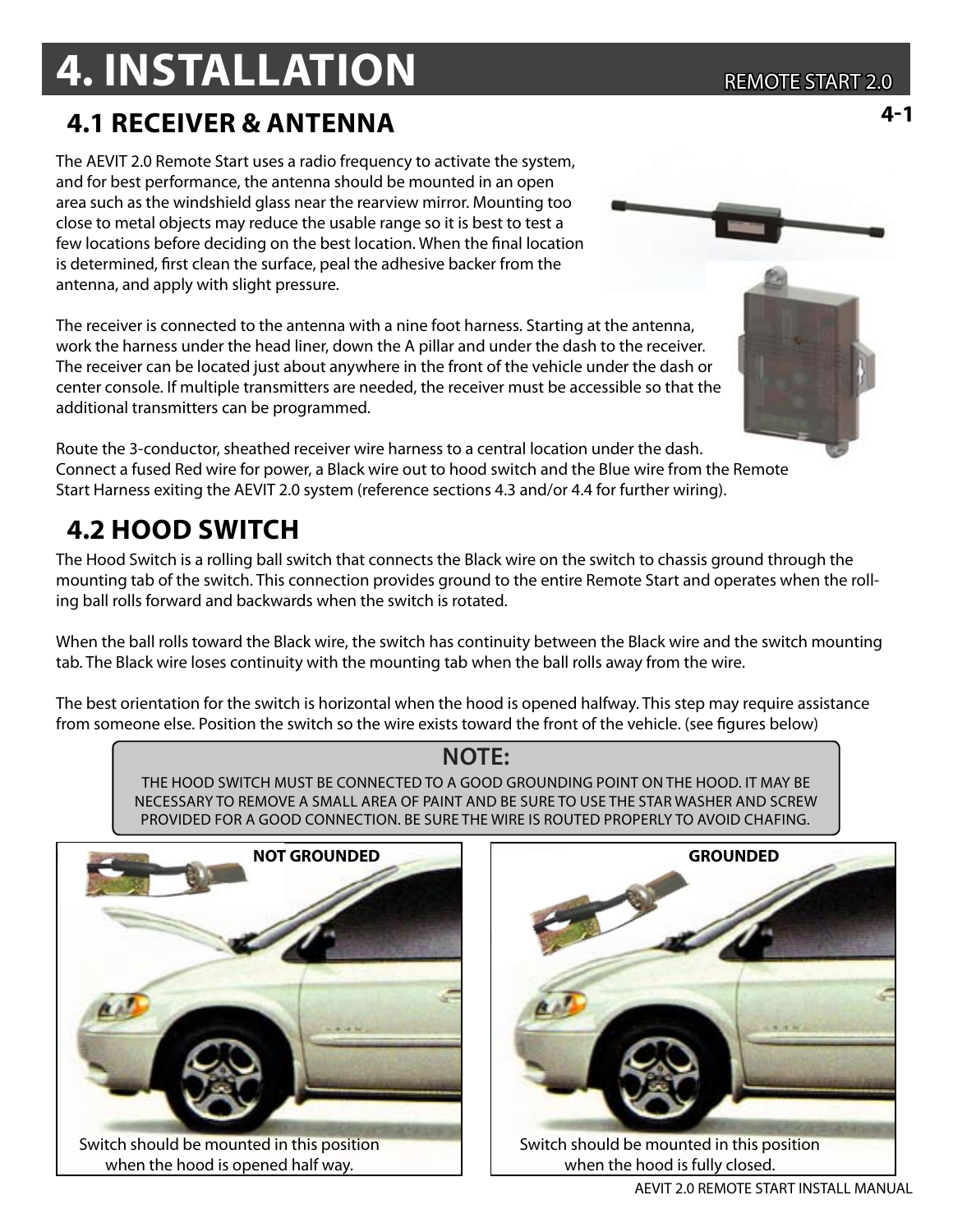### 4.3 WIRING - AEVIT 2.0 SYSTEM

#### **MAIN POWER:**

The RED wire provides power to the receiver and must be connected to a continuous 12VDC supply. This supply must be protected by a 3A or 5A fuse.

#### **Hood Switch:**

The BLACK wire will connect directly to the Hood Switch using the spade connectors.

#### **AEVIT 2.0 Connection:**

The WHITE wire will need to be connected to the BLUE wire exiting the back of the AEVIT 2.0 Chassis using a spade connector. This wire is in the AEVIT 2.0 Remote Start harness located in the Misc. Inputs harness (See the AEVIT 2.0 Installation Manuals for more information on locating this wire).

### **4.4 WIRING - GOLD SERIES**

#### **MAIN POWER:**

The RED wire provides power to the receiver and must be connected to a continuous 12VDC supply. This supply must be protected by a 3A or 5A fuse. If an EMC Power Kit is being installed, route this wire to one of the Constant Hot circuits and use a 3A or 5A fuse.

#### **Hood Switch:**

The BLACK wire will connect directly to the Hood Switch using the spade connectors.

#### **Gold Series Connection:**

The WHITE wire will connect to the I/O port of the Gold Series CPU. A short white wire and appropriate connector are supplied for this. Please call EMC Service to have this wire and connector shipped. Connect this to the Remote Start harness using the supplied spade connector.

If you are installing this option in conjunction with an I/O module, this port must provide access to both options. To accomplish this, use a small screwdriver to push the locking tab down on the WHITE wire, pin 3. You will need to replace the YELLOW wire in the number 3 position on the I/O module harness with this WHITE wire. Unlock the pin using a small screwdriver, and replace it with the one from the Remote Start.

Check to make sure the pin is secured in place before installing the connector into the Gold Series CPU.

#### **GOLD SERIES WIRING**

All items

within this

boundary are

NOT supplied by EMC

3 or 5A

MALE

12VDC

'HOT AT

**ALL TIMES'** 

**RD** 

RK

**WT** 

**CEMALE** 

**AEVIT REMOTE** 

**START RECEIVER** 

**SOUTH AND CONTROLLED** 

**TO** 

**HOOD** 

**SWITCH** 

**GOLD SERIES** 

CPU

**CONNECT** 

TO I/O PORT

All items within this boundary are

supplied by

EMC by request



CONNECTORS CONNECTORS



#### **AEVIT 2.0 WIRING**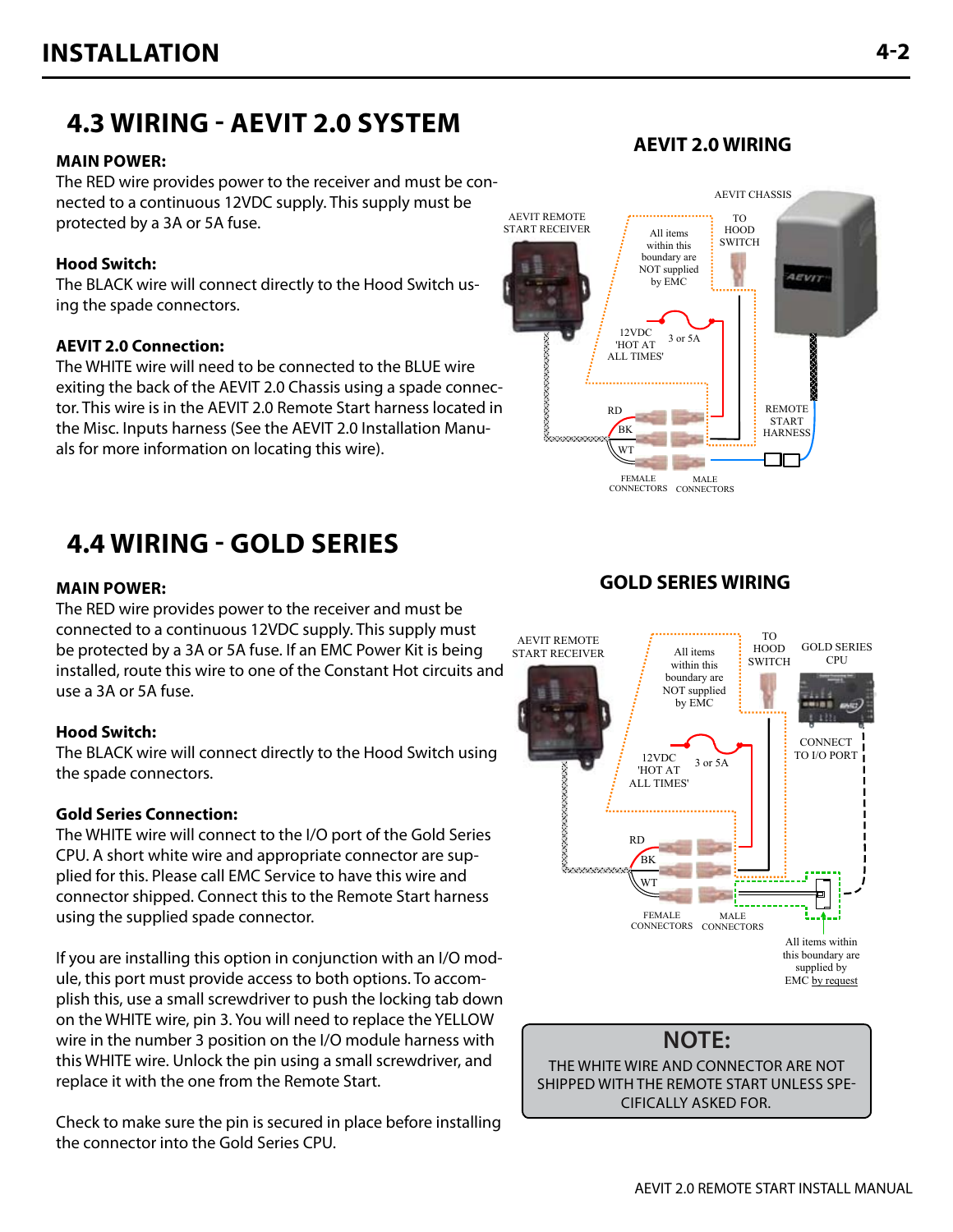#### REMOTE START 2.0

## **5. OPERATION**

**5**

The AEVIT 2.0 System recognizes two types of operating modes, "normal" and "remote start." Normal mode is when the vehicle is started using the AEVIT 2.0 Display and not the remote transmitter.

To start the vehicle with the remote transmitter and enter "remote start" mode, the transmitter button must be pressed for at least one (1) second. This will allow adequate time for the AEVIT 2.0 system to wake up and activate the remote start system - honking the horn & flashing the parking lights. In "remote start" mode, the AEVIT 2.0 System must receive confirmation that the user is ready to drive the vehicle. This is accomplished by pressing the  $\Box$  con on the AEVIT 2.0 Display.



Once the ignition icon is pressed, the ignition icon will change to **find a**nd also the RUN icon will be present. These are visual indications that the vehicle is now in "normal" mode and can be safely driven.



There are three (3) methods of shutting off the vehicle's ignition while in "Remote Start" mode. They are:

- **1. Depressing the OEM brakes** The vehicle's ignition will be shut off if the brakes are applied either by use of an input device or by manually pressing the OEM brake pedal.
- **2. Waiting 15 minutes** "Remote start" mode has a timer that will shut off the vehicle after 15 minutes has elapsed. This will prevent a vehicle from being started with the remote and left unattended. The timer will shut off when the vehicle is placed in "normal mode".
- **3. Remote Engine Shut Off** The remote start transmitter can be used to shut off the vehicle before the 15 minute timer elapses. In order to shut off the vehicle, press and hold the transmitter until the horn sounds once then release it. This will shut the vehicle off. If the transmitter button is held for 5 seconds, the horn will sound again and if the button released after the second horn blast, the AEVIT 2.0 System will consider that a restart command and will engage the starter.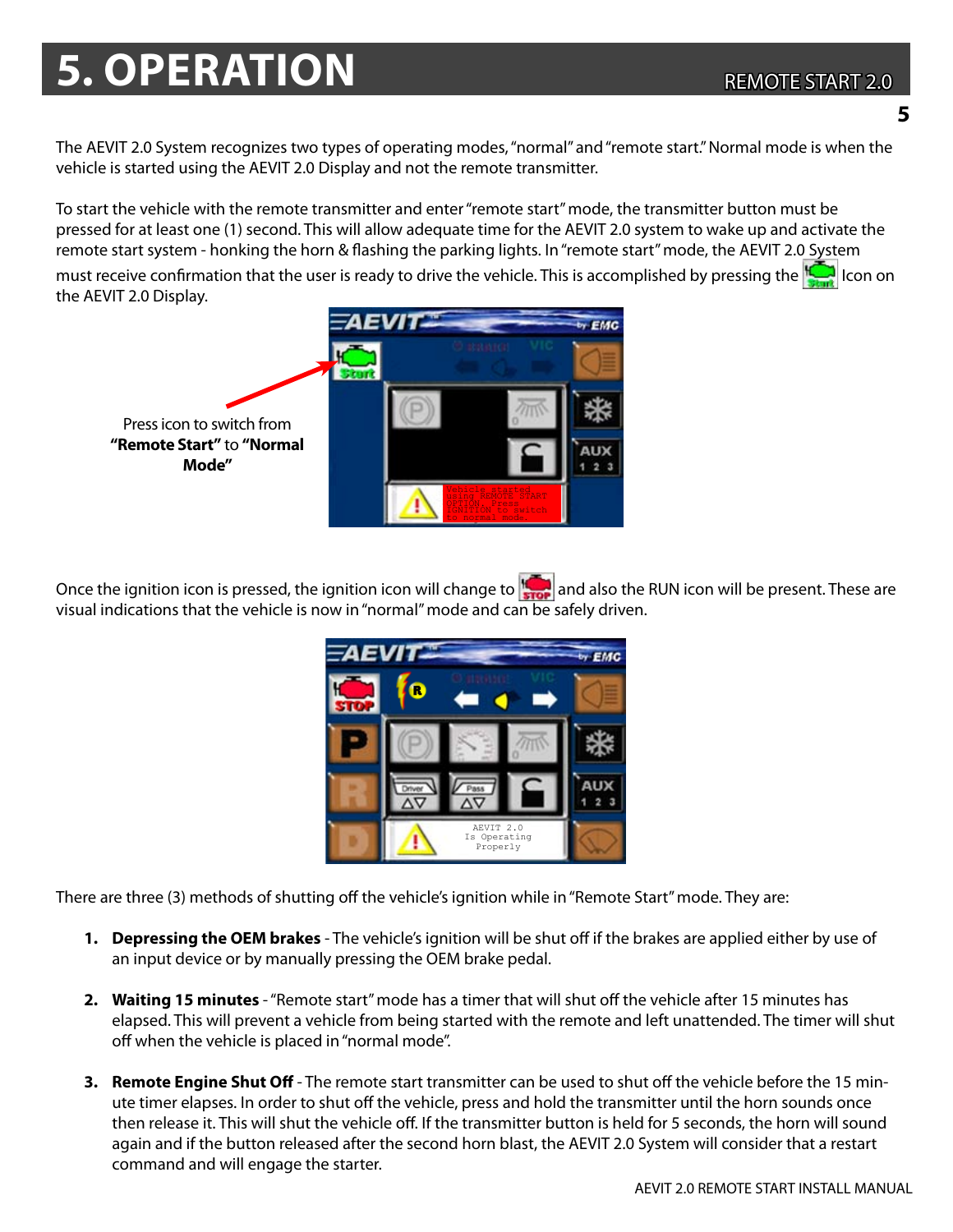## **6. FINAL TESTING**

## **6.1 Ignition Signal <sup>6</sup>**

It is critical to the safe operation of the engine starter that the AEVIT 2.0 System or the Gold Series System receive a valid signal from the OBD or the injectors that the engine is running ("RUN" icon). If it does not, the starter can be damaged while attempting to start the vehicle with the remote start.

Start the vehicle with the Display and verify that the "RUN" icon appears in the ignition box. If "RUN" does not appear, inspect that the AEVIT 2.0 System is connected to the AEVIT OBD Module correctly and also correctly connected to the vehicle.

### **CAUTION:**

if a valid ignition (Coil) signal is not detected, the starter will be engaged while the engine is running and damage will occur.

### **6.2 Transmitter**

Verify that the transmitter starts the vehicle. Be sure it is in park, the brake pedal is not depressed, the ignition is not on, and the hood is closed. Verify that the transmitter will also shut off the vehicle once it is started in "remote start" mode.

### **6.3 brake light**

Verify that the brake light feed shuts down the vehicle after it has been started with the transmitter. Start the vehicle with the Remote transmitter and depress the brake. The "BRAKE" icon should appear on the AEVIT 2.0 Display and the engine should shut down. This will prevent anyone from trying to put the vehicle in gear before turning on the ignition circuits via the console.

**WARNING:**

The installing technician must confirm that the vehicle's engine shuts down if the brake pedal is pressed while in remote start mode. Failure to confirm this operation may result in vehicle damage, personal injury and/or death.

## **6.4 hood switch**

Verify that the Hood Switch is functioning properly by starting the vehicle with the transmitter and the hood closed. Open the hood and attempt to start the vehicle again with the transmitter. If the vehicle starts, reposition the switch so it does not maintain contact with chassis ground when the hood is open. You may need to bend the mounting bracket for the switch slightly in order to get the correct rotation of the switch with the hood open and closed.

#### **Note:**

the hood switch will not stop the engine while it is running in remote start mode, only prevent it from starting to begin with.